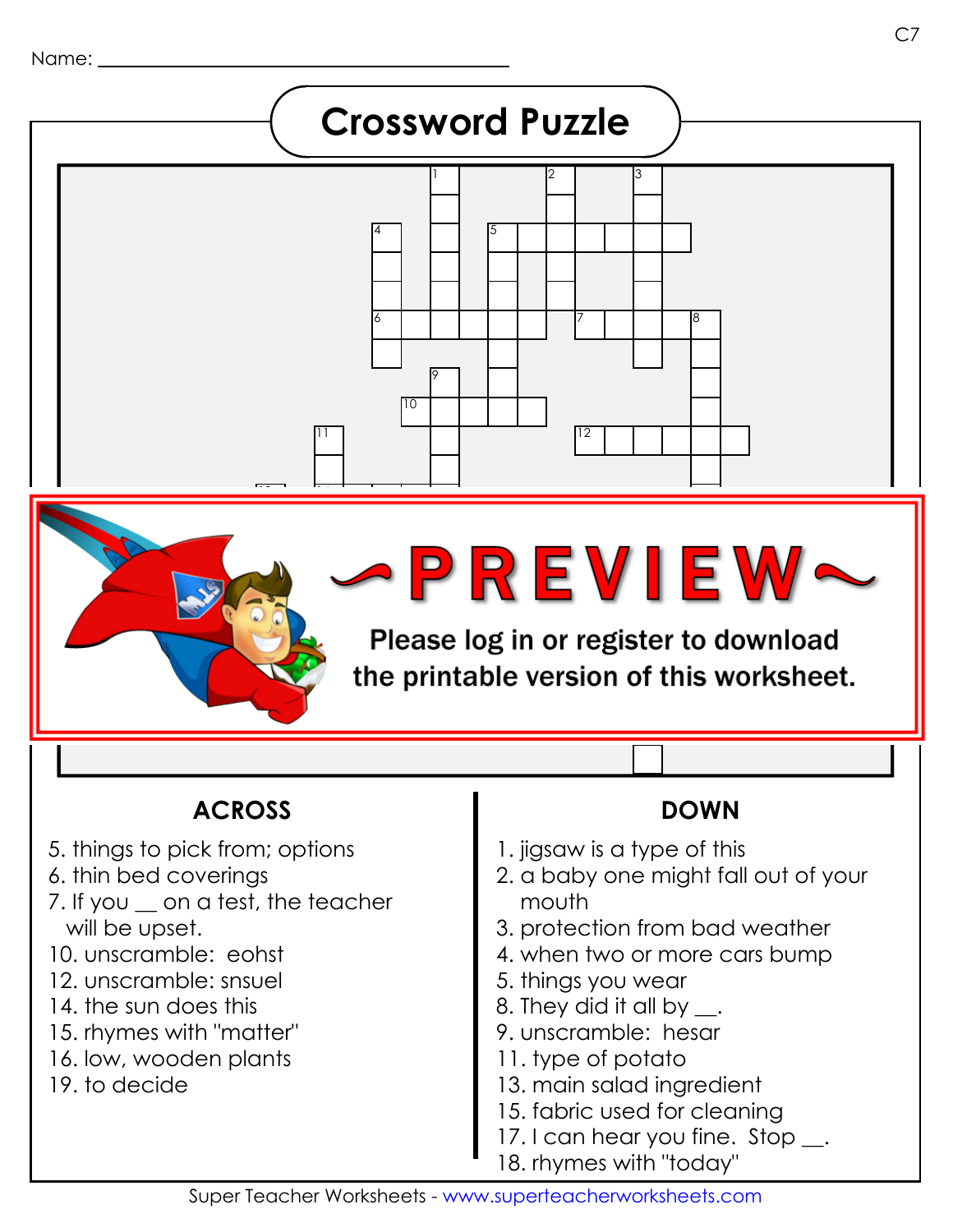## **Crossword Puzzle Word Bank**bushes crash shine chatter shouting **lettuce** themselves cheat mashed choices they puzzle choose and cloth ZKEVIEW clothes shelter aufstaten te der under the printable version of this worksheet.